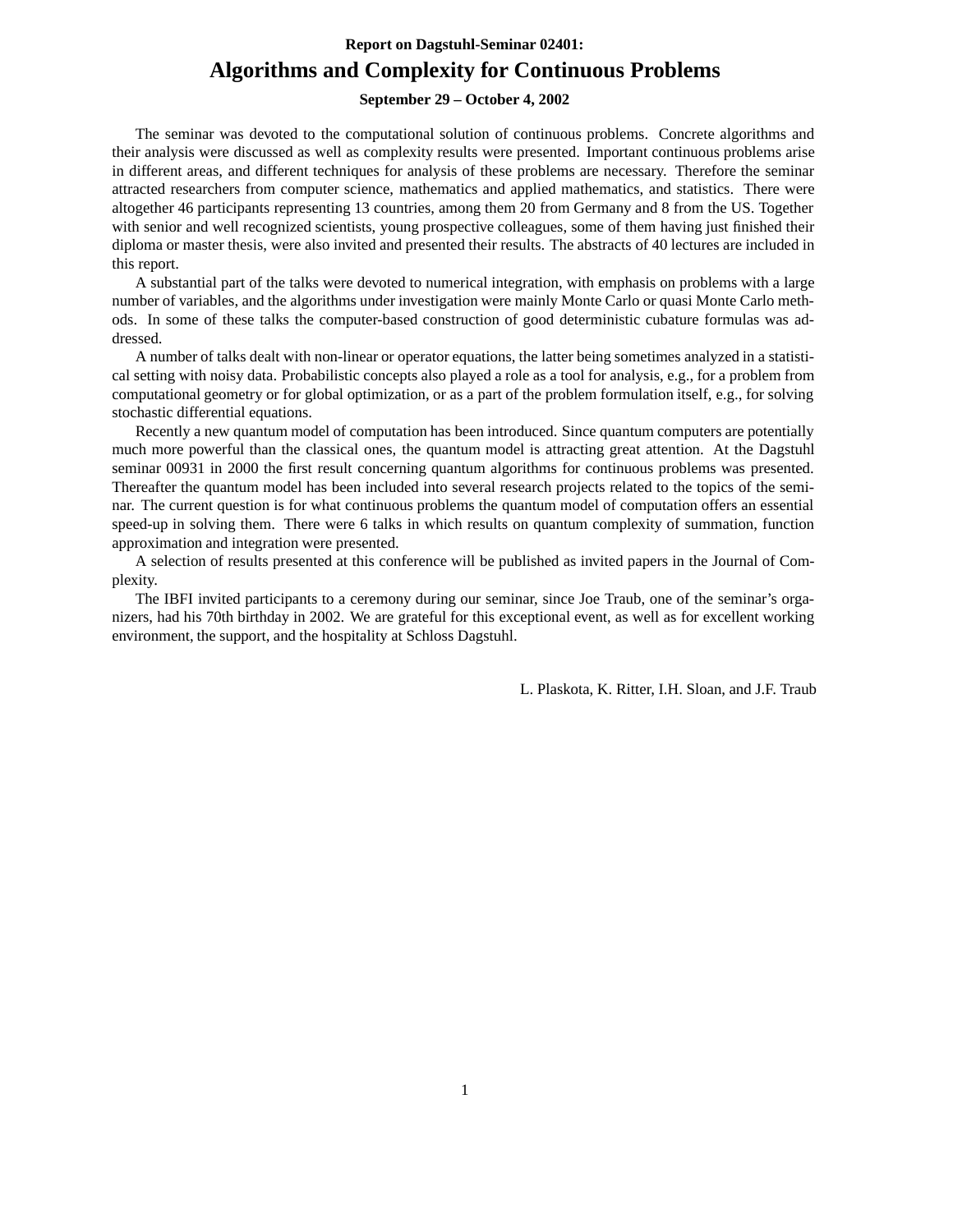# **Abstracts in Alphabetical Order by Speaker's Surname:**

| <b>Efficient Generation of Low Discrepancy Sequences</b><br>Emanouil Atanassov<br>joint work with Michael Mascagni                                 | 5  |
|----------------------------------------------------------------------------------------------------------------------------------------------------|----|
| On the Power of Various Real-Valued Quantum Queries<br>Arvid Bessen                                                                                | 5  |
| Comparison of Three Algorithms for Finding All Vertices of a Polyhedron - Based on a Probabilistic<br><b>Analysis</b>                              |    |
| Karl Heinz Borgwardt                                                                                                                               | 5  |
| Convergence Rate for an Optimization Algorithm Under the 2-Fold Integrated Wiener Measure<br>James M. Calvin                                       | 6  |
| The Continuing Search for Lattice Rules: Exploiting Structured Matrices<br>Ronald Cools and Hilde Govaert                                          | 6  |
| <b>Approximation of Gaussian Random Vectors</b><br>Jakob Creutzig                                                                                  | 7  |
| <b>Recent Results on Adaptive Wavelet Schemes for Operator Equations</b><br>Stephan Dahlke                                                         | 7  |
| On Adaptive Inverse Estimation of Linear Functionals in Hilbert Scales<br>Alexander Goldenshluger<br>joint work with Sergei V. Pereverzev          | 8  |
| <b>Quantum Approximation of Sobolev Embeddings</b><br>Stefan Heinrich                                                                              | 8  |
| Is the Mandelbrot Set Computable?<br>Peter Hertling                                                                                                | 8  |
| On the Global Error of Methods Based on Multiple Itô-Integrals<br>Norbert Hofmann                                                                  |    |
| joint work with Thomas Müller-Gronbach                                                                                                             | 8  |
| Quadratic Forms of Gaussian Vectors (Quadratic Approximations in Risk Measurement)<br>Stefan Jaschke                                               | 9  |
| <b>Complexity of Nonlinear Two-Point Boundary-Value Problems</b><br><b>Bolesław Kacewicz</b>                                                       | 9  |
| QMC Methods for the Solution of Differential Equations with Multiple Delayed Arguments<br>Reinhold F. Kainhofer<br>joint work with Robert F. Tichy | 9  |
| Quasi-Monte Carlo Methods for Some Linear Algebra Problems. Convergence and Complexity<br>Aneta Karaivanova<br>joint work with Michael Mascagni    | 10 |
| <b>Stratification by Rank-1 Lattices</b><br>Alexander Keller                                                                                       | 10 |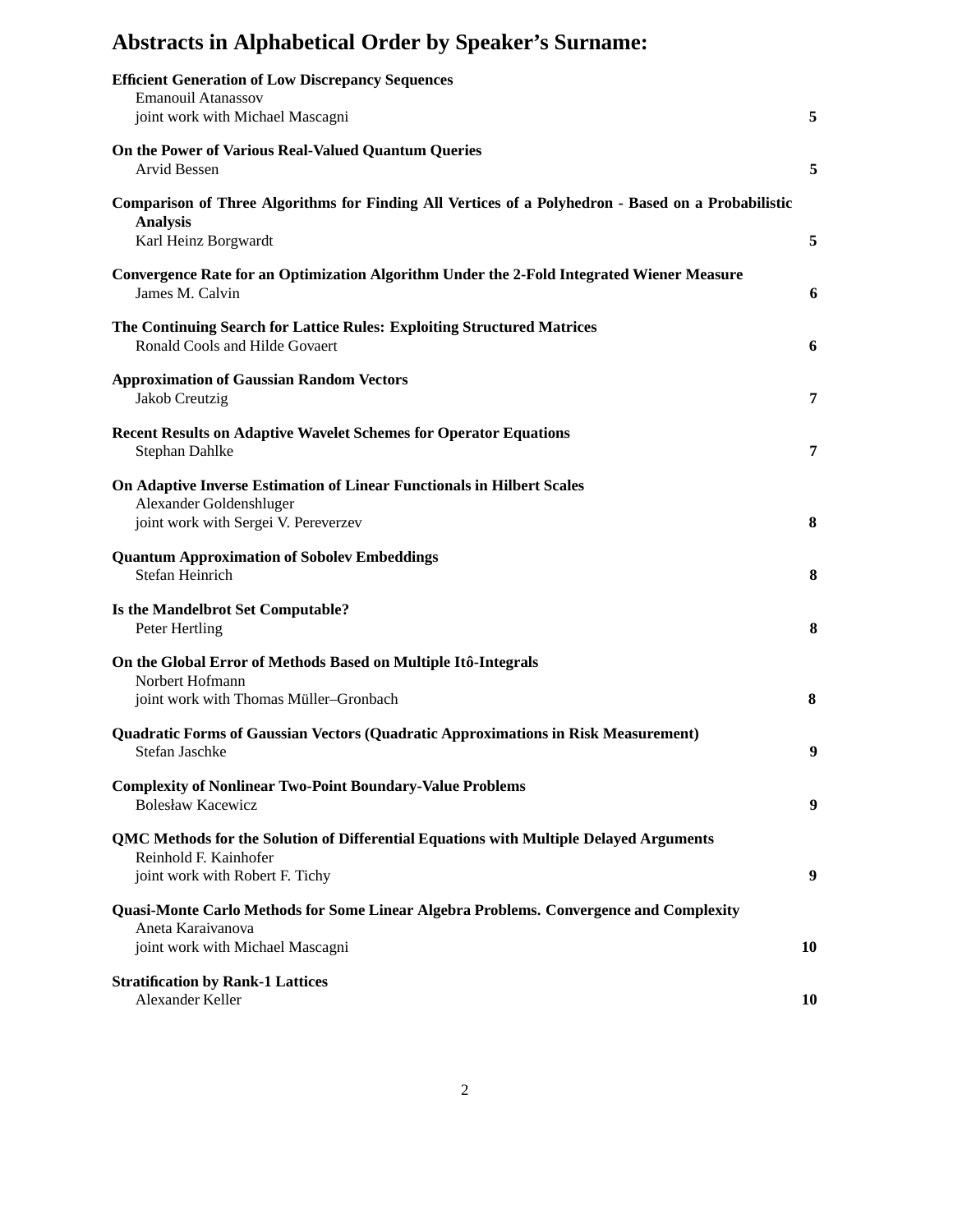| <b>Spatial Discretization of Dynamical Systems</b><br>Peter E. Kloeden                              | 10 |
|-----------------------------------------------------------------------------------------------------|----|
| <b>Sharp Error Bounds on Quantum Boolean Summation in Various Settings</b>                          |    |
| Marek Kwas<br>joint work with Henryk Woźniakowski                                                   | 11 |
|                                                                                                     |    |
| <b>Geometry of Linear Ill-Posed Problems in Variable Hilbert Scales</b><br>Peter Mathé              |    |
| joint work with Sergei V. Pereverzev                                                                | 11 |
| A Step Towards a Complexity Theory for Analog Systems<br>Klaus Meer                                 |    |
| joint work with Marco Gori                                                                          | 12 |
| <b>Approximation by Gaussian Networks</b><br>Hrushikesh N. Mhaskar                                  | 12 |
| <b>Strong Approximation of SDE's at a Single Point</b><br>Thomas Müller-Gronbach                    | 12 |
| <b>Tractability of Approximation for Weighted Korobov Spaces on Classical and Quantum Computers</b> |    |
| <b>Erich Novak</b><br>joint work with Ian H. Sloan and Henryk Woźniakowski                          | 13 |
|                                                                                                     |    |
| <b>Average Case Quantum Lower Bounds for Computing the Boolean Mean</b><br>Anargyros Papageorgiou   | 13 |
| <b>Some Results on Learning Theory</b><br>Ye Peixin                                                 | 13 |
| <b>Discretization Strategy for Ill-Posed Problems in Hilbert Space</b>                              |    |
| Sergei V. Pereverzev<br>joint work with Peter Mathé                                                 | 14 |
|                                                                                                     |    |
| <b>Use Derivatives in Numerical Integration!</b><br><b>Knut Petras</b>                              | 14 |
| <b>Monte Carlo Integration with Few Random Bits</b>                                                 |    |
| <b>Harald Pfeiffer</b><br>joint work with Stefan Heinrich and Erich Novak                           | 14 |
| <b>Weighted Discrepancy of Scrambled Nets</b><br>Friedrich Pillichshammer                           | 15 |
| A Monte Carlo Algorithm for Weighted Integration Over $\mathbf{R}^d$                                |    |
| Leszek Plaskota<br>joint work with P. Gajda, Y. Li, and Greg W. Wasilkowski                         | 15 |
| On the Complexity of a Stochastic Heat Equation                                                     |    |
| <b>Klaus Ritter</b><br>joint work with Katrin Mittmann and Thomas Müller-Gronbach                   | 15 |
|                                                                                                     |    |
| A Recursive Algorithm for the Infinity-Norm Fixed Point Problem<br>Spencer Shellman                 | 16 |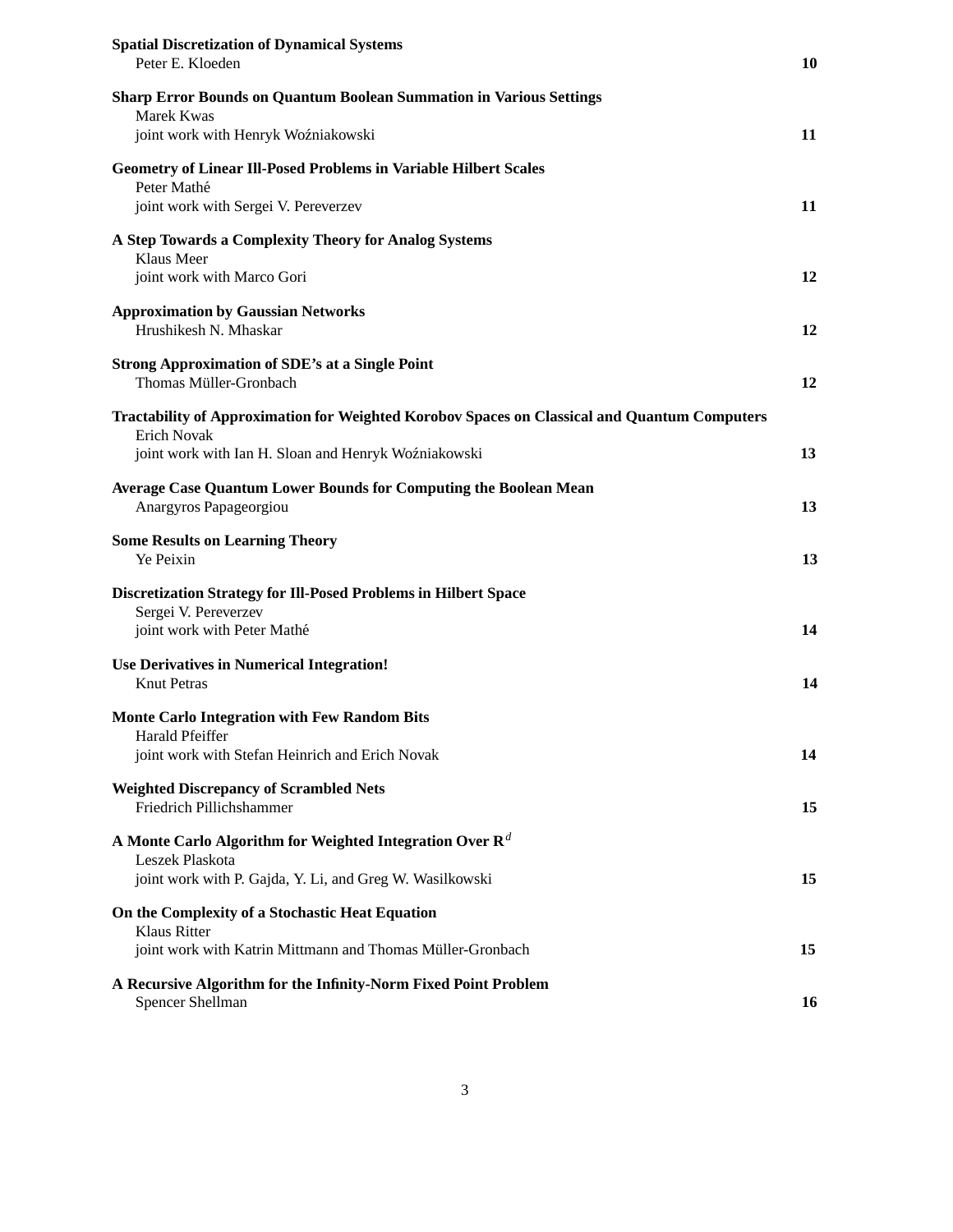| <b>Approximation from Sparse Grids and Sobolev Spaces of Dominating Mixed Smoothness</b><br><b>Winfried Sickel</b>   | 16 |
|----------------------------------------------------------------------------------------------------------------------|----|
| QMC for High-Dimensional Integration — Constructing Rules<br>Ian H. Sloan                                            | 16 |
| <b>Sparseness of Support Vector Machines</b><br>Ingo Steinwart                                                       | 17 |
| <b>Optimal Cubature Formulas and Nonlinear Approximation</b><br>Vladimir N. Temlyakov                                | 17 |
| <b>Toward Derandomization of Owen's Random Scrambling</b><br>Shu Tezuka                                              | 17 |
| On Tractability and Strong Tractability of Weighted Integration on Bounded or Unbounded Regions in<br>$\mathbf{R}^d$ |    |
| Greg W. Wasilkowski                                                                                                  | 17 |
| A Quantum Algorithm for Parametric Integration<br>Carsten Wiegand                                                    | 18 |
| <b>Tractability of Multivariate Problems (Revisited)</b><br>Henryk Woźniakowski                                      | 18 |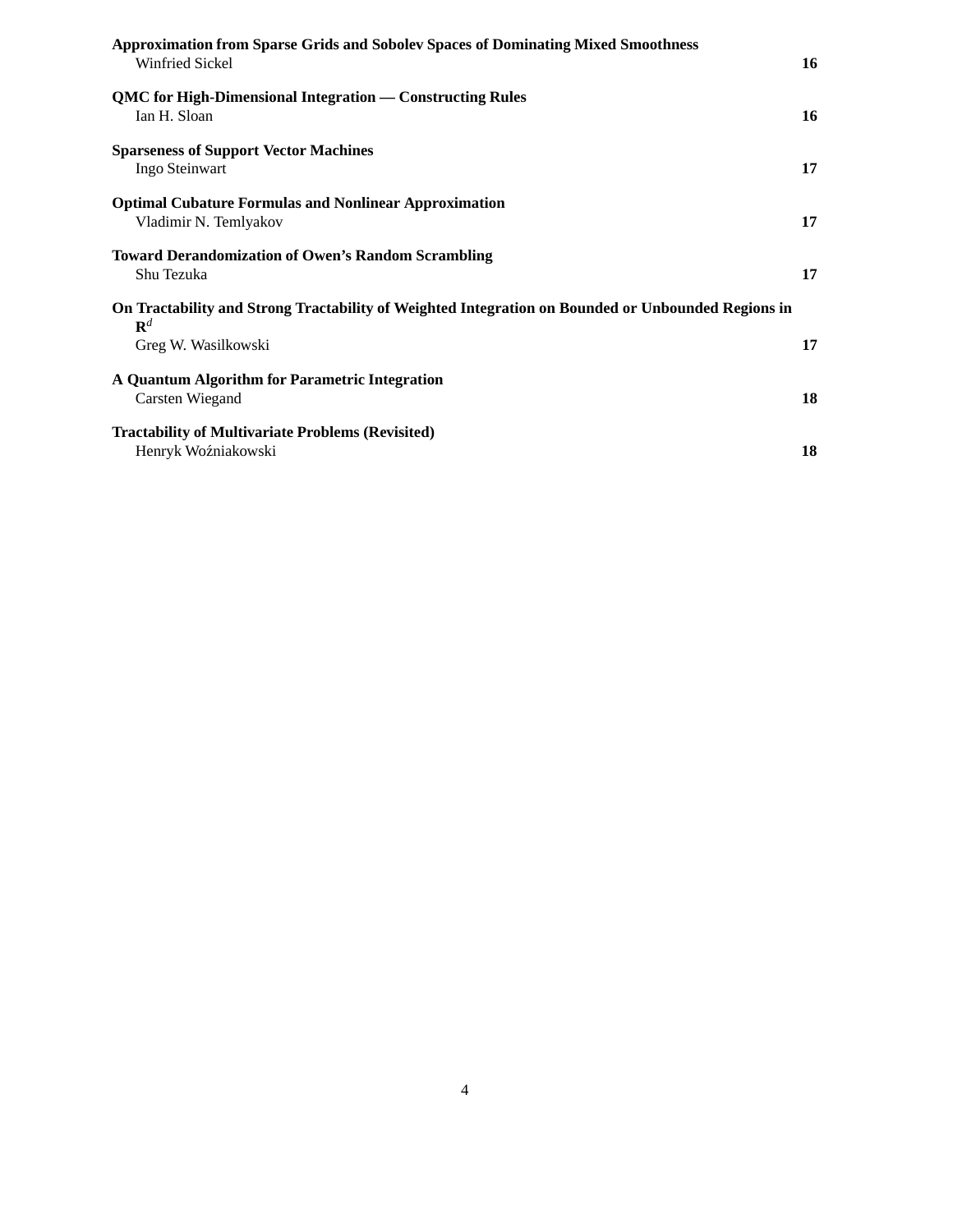## **Abstracts of Talks**

**(in alphabetical order by speaker's surname)**

### *Efficient Generation of Low Discrepancy Sequences*

#### **Emanouil Atanassov joint work with Michael Mascagni**

The generation of the low-discrepancy sequence frequently takes an important fraction of the total CPU time. For the purpose of reducing the generation time we used extended instruction sets, available on most modern CPU. These instruction sets are already used in scientific computing, for example in optimized BLAS, LAPACK, FFT subroutines. They can be utilized in a C program through assembly language statements or compiler intrinsics. We studied the possibility to use such instructions in order to speed-up the generation of some of the most popular lowdiscrepancy sequences - the Sobol sequence, the Halton sequence and some modifications of them. We developed and tested vectorized versions of the previously described algorithms. The vectorization could be performed in a straight-forward manner, but more sophisticated algorithms showed better performance. On various computer architectures we were able to generate the coordinates of these sequences with speed, comparable to the MHz rate of the processor, usually around 50% for single precision and 25% for double precision in the case of the Sobol sequence, and around 15% for single precision and 10% for double precision in the case of the modified Halton sequence. The vectorized versions outperform the sequential version by a factor of around 4. An easy to use efficient interface to these subroutines was also presented.

### *On the Power of Various Real-Valued Quantum Queries*

#### **Arvid Bessen**

It has been shown that the approximate computation of numerical problems on quantum computers is often much faster than on a classical computer in numbers of queries, where a query is the only way the quantum computer can gain information about the specific problem. Examples include the computation of Boolean functions and the computation of the mean and the median. These algorithms for "discrete" problems could even be extended to solve "continuous" problems like integration.

Different query definitions were given and our aim is to review them and to show that these definitions are not equivalent. To achieve this result we prove lower bounds for the simple evaluation problem, which show an exponential gap in the numbers of queries needed. The main tool in this lower bound proof is a relationship between quantum algorithms and trigonometric polynomials that we will establish.

## *Comparison of Three Algorithms for Finding All Vertices of a Polyhedron - Based on a Probabilistic Analysis*

### **Karl Heinz Borgwardt**

Three different algorithms can be applied to solve the following problem:

Given *m* points  $a_1, \ldots, a_m \in \mathbb{R}^n$ . Find all vertices of the polyhedron

$$
X := \{ x \in \mathbf{R}^n \mid a_1^T x \le 1, \dots, a_m^T x \le 1 \}
$$

We compare their average-case behaviour under the following Stochastic Model: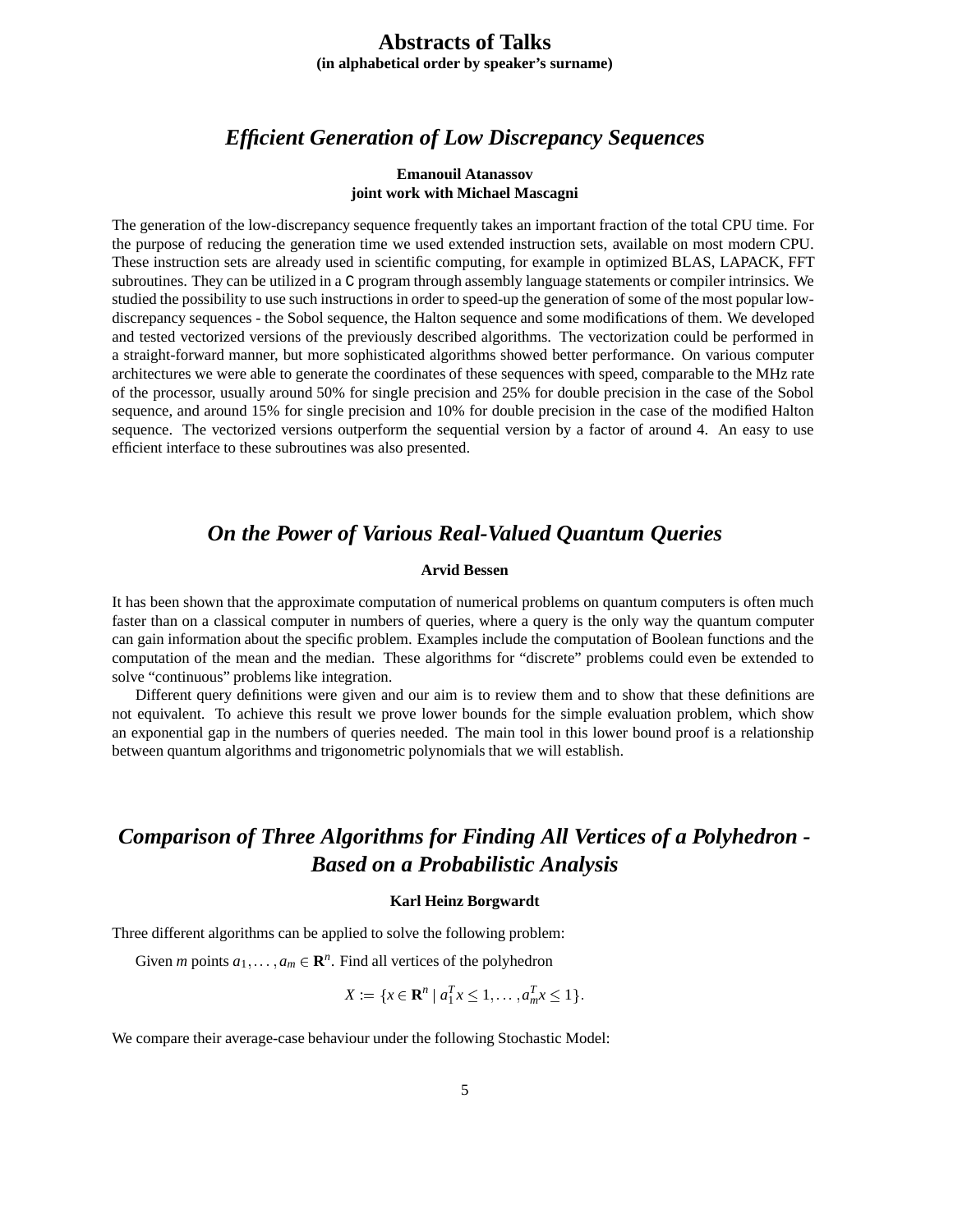$a_1, \ldots, a_m$  are distributed identically, independently and symmetrically under rotations on the unit sphere.

The incremental Beneath-Beyond-Algorithm determines in sequence the polyhedra  $X_k := \{x \in \mathbb{R}^n \mid a_1^T x \leq x \leq x \}$  $1, \ldots, a_k^T x \leq 1$  for  $k = n, n + 1, \ldots, m$ . Each update from  $X_{k-1}$  to  $X_k$  destroys several vertices and edges and creates new ones. On the average *n* vertices have to be produced for one to survive until  $X = X_m$  is constructed. This causes an expected effort of

$$
C(n)[m^2 * n^3 + m^2 * ln(m) * n^2].
$$

The sequential Gift-Wrapping-Algorithm works on the surface of *X* and moves according to the Simplex-Algorithm from vertex to an adjacent unknown vertex. If all adjacent vertices are known, the same path is used for backtracking until a vertex with unknown neighbours is reached. The need to find the way back requires storing the data of the path and causes an expected effort of

$$
C(n)[m^2*n+m*\ln(m)*n^2].
$$

The Fukuda-Avis-Algorithm avoids storing data. It is based on the fact that for a fixed Simplex-Rule from every vertex a Simplex-Path leads to the optimal vertex. The collection of all these paths forms a tree. The essence of this algorithm is the construction of this tree by a depth-first search with an expected effort of

$$
C(n)[m^2*n]
$$

## *Convergence Rate for an Optimization Algorithm Under the 2-Fold Integrated Wiener Measure*

#### **James M. Calvin**

We describe an algorithm that approximates the (global) minimum of a twice continuously differentiable function defined on the unit interval. The error converges to zero at rate  $\exp(-n\log(n)^{-1/4})$  for the subclass of functions with a unique minimizer in the interior of the interval and that have strictly positive second derivative at the minimizer.

For a probabilistic analysis we consider a conditional 2-fold integrated Wiener measure with boundary conditions to ensure that, with probability one, the minimizer is unique and lies in the interior of the interval. Under this measure the probability that the error is less than  $\exp(-n\log(n)^{-1/4})$  converges to one.

### *The Continuing Search for Lattice Rules: Exploiting Structured Matrices*

### **Ronald Cools and Hilde Govaert**

Lattice rules are a type of integration rules designed for periodic multivariate functions on a unit cube. The construction of efficient lattice rules for higher dimensions is an area of ongoing research.

In [1] the results of a large scale computer search for optimal lattices in 3 and 4 dimensions are reported. A well defined set of lattices which probably, but not certainly, contains the optimal lattices was searched. The results are called *K*-optimal lattice rules. The fundamental problem with this search is the fact that the amount of time required grows as  $δ<sup>s<sup>2</sup></sup>$  where  $δ$  is the degree and *s* is the dimension.

In [2] a subset of the above class of lattices generated by a particular type of structured matrices was investigated and it turned out that many 3 and 4-dimensional *K*-optimal lattices belong to that class. This is a big achievement because searching in this class requires an amount of time 'only' proportional to  $\delta^s$ . In this talk we described ongoing research that extends this approach to 5 and 6 dimensions. The rules we obtained so far are more efficient, i.e. they use less lattice points, than previously known results of the same degree. Furthermore, searching in 6 dimensions takes only a fraction of the time needed previously in the 4 dimensional search for *K*-optimal rules, for the same δ.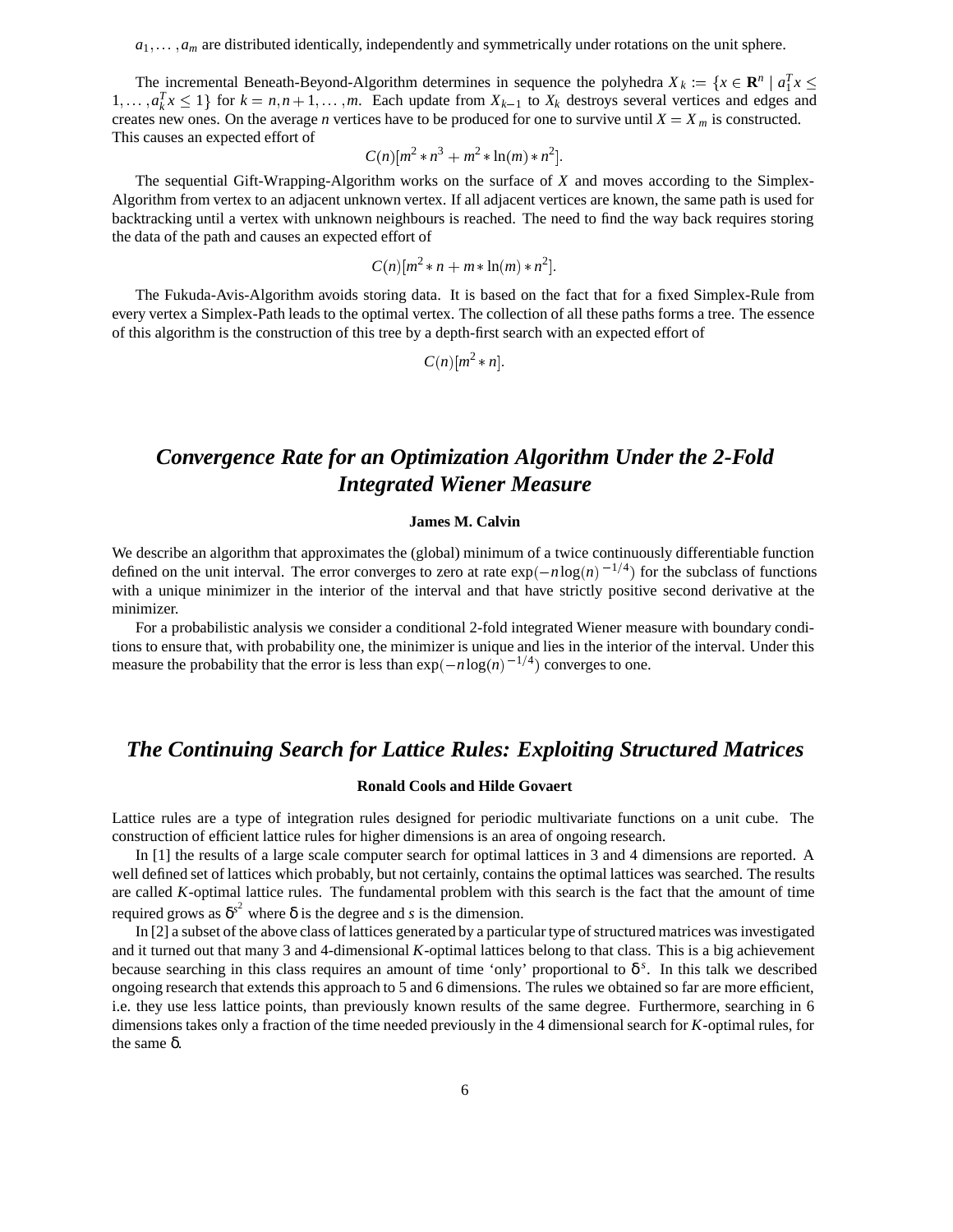### **References**

- [1] R. Cools and J.N. Lyness. Three- and four-dimensional *K*-optimal lattice rules of moderate trigonometric degree. *Math. Comp.*, 70(236):1549–1567, 2001.
- [2] J. Lyness and T. Sørevik. Four-Dimensional Lattice Rules Generated by Skew-circulant Matrices. *Math. Comp.*, To appear.

### *Approximation of Gaussian Random Vectors*

#### **Jakob Creutzig**

Let *E* be a separable Banach space with topological dual  $E^*$ , let  $\mu$  be a Gaussian measure on a Banach space  $E$ , and denote  $\tau_u : E^* \to L_2(E, \mu)$  the canonical embedding. We establish close correspondences between the average Kolmogorov widths of  $\mu$  in *E* and the classical Gel'fand widths of the compact embedding  $\tau_{\mu}$ . Secondly, we find that the average linear widths of  $\mu$  are estimable by the average Kolmogorov widths of  $\mu$  times a logarithmic factor, in contrast to the case of classical Kolmogorov and linear widths of operators.

The results enable us to give a necessary and a sufficient condition for the tractability of the approximation problem for a sequence  $\mu_d$  of Gaussian measures on Banach spaces  $E_d$ , in terms of tractability of the approximation problem related to the embeddings  $\tau_{\mu_d}$ . There is a small gap between the necessary and the sufficient condition, and only the case  $\Lambda^{\text{all}}$  is considered.

### *Recent Results on Adaptive Wavelet Schemes for Operator Equations*

#### **Stephan Dahlke**

The aim of this talk is to give an overview on recent developments concerning the numerical treatment of (elliptic) operator equations by means of adaptive wavelet methods. The first part of the presentation is devoted to the theoretical analysis of adaptive schemes. We intend to give a rigorous answer to the fundamental question: when does adaptivity pay? It turns out that the efficiency of an adaptive scheme is determined by the regularity of the exact solution of the operator equation in the specific scale  $B_{\tau}^{\alpha}(L_{\tau}(\Omega))$ ,  $\tau := (\alpha/d + 1/p)^{-1}$  of Besov spaces. Thus, at least for some simple model problems, the regularity of the solutions in this scale is investigated with the aim of determining the largest  $\alpha$  for which the solution is in  $B^{\alpha}_{\tau}(L_{\tau}(\Omega))$ . It turns out that the Besov regularity is high enough to justify the use of adaptive schemes.

In the second part of the talk, we shall discuss some recent developments concerning the practical realization of adaptive wavelet schemes. Using the equivalence of Sobolev norms with weighted sequence norms of wavelet expansions, it is possible to derive reliable and efficient a posteriori error estimators. Moreover, based on these error estimators it is possible to derive an adaptive refinement strategy which is guaranteed to converge for a large set of problems including operators of negative order. We finish this talk with some numerical experiments for the Poisson equation on a *L*–shaped domain.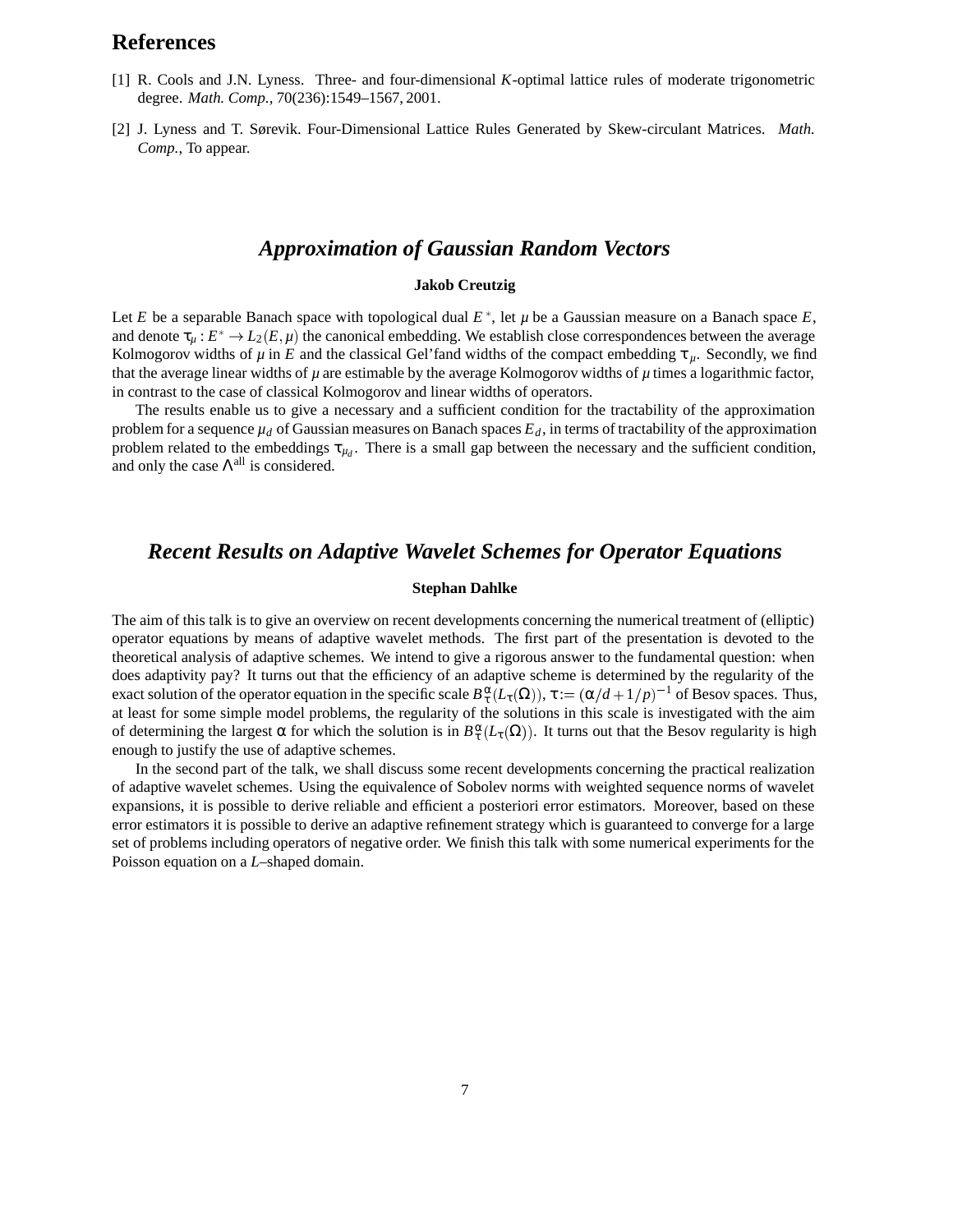### *On Adaptive Inverse Estimation of Linear Functionals in Hilbert Scales*

### **Alexander Goldenshluger joint work with Sergei V. Pereverzev**

We address the problem of estimating the value of a linear functional  $\langle f, x \rangle$  from random noisy observations of  $y = Ax$  in Hilbert scales. Both the white noise and density observation models are considered. We propose an estimation procedure that adapts to unknown smoothness of *x*, of *f*, and of the noise covariance operator. It is shown that accuracy of this adaptive estimator is only by a logarithmic factor worse than one could achieve in the case of known smoothness. As an illustrative example, the problem of deconvolving a bivariate density with singular support is considered.

### *Quantum Approximation of Sobolev Embeddings*

### **Stefan Heinrich**

We study function approximation in the quantum model of computation. We consider embeddings between finite dimensional *Lp*-spaces and Sobolev embeddings. Matching upper and lower bounds for the quantum query complexity are derived and an optimal quantum algorithm is indicated.

## *Is the Mandelbrot Set Computable?*

#### **Peter Hertling**

We discuss the question whether the Mandelbrot set is computable. The computability notions which we consider are studied in Computable Analysis and will be introduced and discussed. We show that the exterior of the Mandelbrot set, the boundary of the Mandelbrot set, and the union of its hyperbolic components satisfy certain natural computability conditions. We conclude that the two–sided distance function of the Mandelbrot set is computable if the Hyperbolicity Conjecture is true.

### *On the Global Error of Methods Based on Multiple Ito-Integrals ˆ*

### **Norbert Hofmann joint work with Thomas Müller–Gronbach**

We analyze the  $L_2([0, 1])$ -error of general numerical methods based on multiple Itô-integrals for pathwise approximation of scalar stochastic differential equations on the interval [0, 1]. We show that the minimal error that can be obtained is of order  $N^{-1/2}$ , where *N* is the number of multiple Itô-integrals that are evaluated. As a consequence, there are no Itô-Taylor methods of higher order with respect to the global  $L_2$ -error on [0,1], which is in sharp contrast to the well known fact that arbitrary high orders can be achieved by these methods with respect to the error at the discretization points.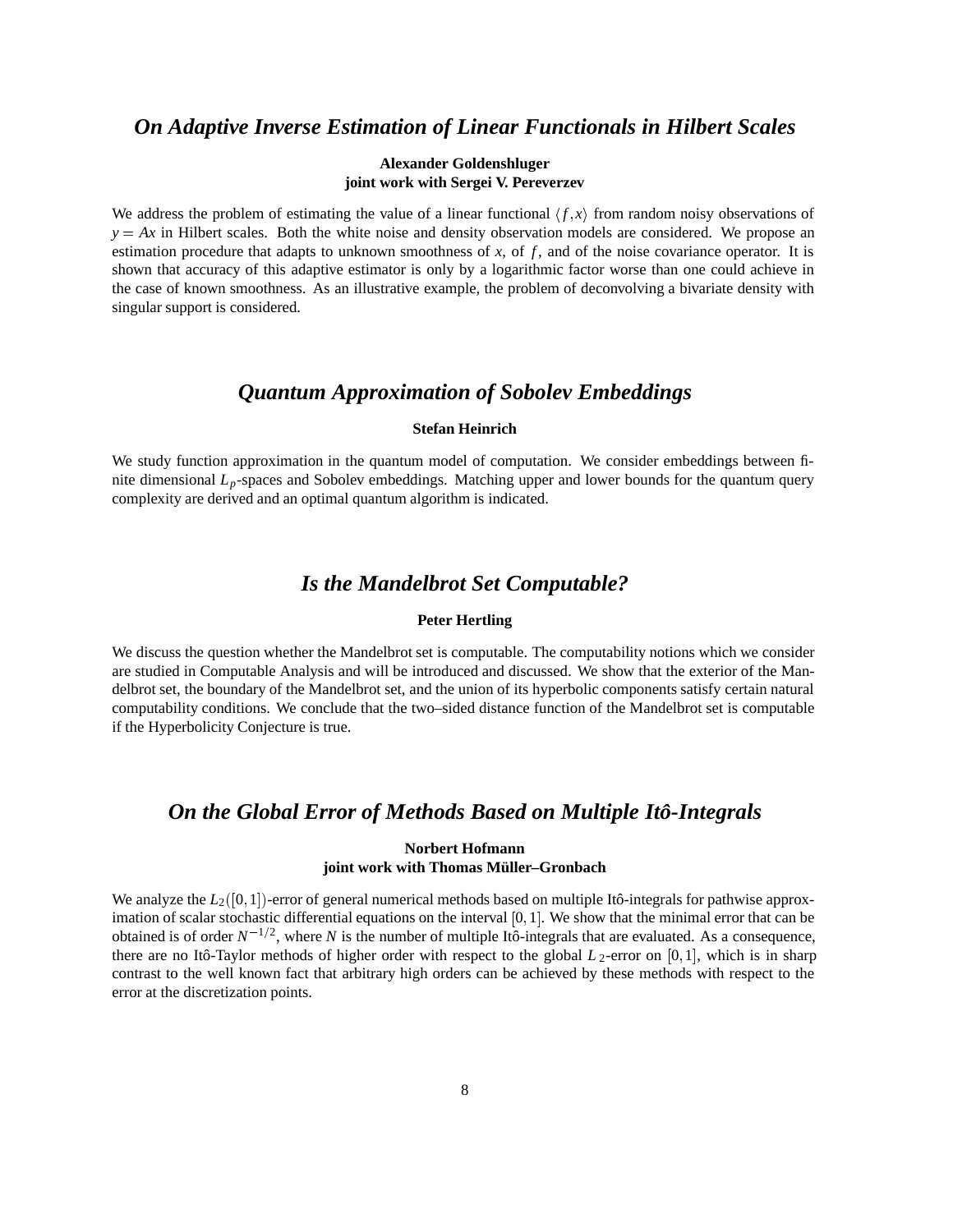## *Quadratic Forms of Gaussian Vectors (Quadratic Approximations in Risk Measurement)*

#### **Stefan Jaschke**

An overview of approximation methods to the cumulative distribution function of quadratic functions of Gaussian vectors is given. This is a classical problem in statistics, since quadratic forms and their ratios are ubiquitous in linear regression, time series analysis, and spatial statistics.

The problem of computing value-at-risk, i.e., the quantile, of a portfolio is a more recent application that leads to the above problem, in much higher dimensions than before, however. An overview of approximation methods and their computational costs are given, covering (a) series expansions, (b) numerical Fourier inversion, (c) inverse Cornish-Fisher expansions, (d) saddle-point approximations, (e) Monte-Carlo methods, and (f) methods of limited accuracy like moment matching and tail approximations.

The conclusion is that the value-at-risk problem has exposed weaknesses in the traditionally used approximations. A study of Monte-Carlo and QMC-methods, whose computational costs increase only linearly in the number of non-zeros of the matrix that defines the quadratic form, needs to be performed.

### *Complexity of Nonlinear Two-Point Boundary-Value Problems*

#### **Bolesław Kacewicz**

We study upper and lower bounds on the worst-case ε-complexity of nonlinear two-point boundary-value problems. We deal with general systems of equations with general nonlinear boundary conditions, as well as with second order scalar problems. The complexity depends significantly on the problem being solved and on the type of information allowed. For general problems the  $\varepsilon$ -complexity for the right-hand side functions having  $r$  ( $r \ge 2$ ) continuous bounded partial derivatives turns out to be of order  $(1/\epsilon)^{1/r}$  for standard information, and  $(1/\epsilon)^{1/(r+1)}$  for linear information. For second order scalar problems, linear information is even more powerful. The ε-complexity in this case is shown to be of order  $(1/\epsilon)^{1/(r+2)}$ , while for standard information it remains at the same level as in the general case.

## *QMC Methods for the Solution of Differential Equations with Multiple Delayed Arguments*

### **Reinhold F. Kainhofer joint work with Robert F. Tichy**

We apply the Runge-Kutta (Quasi-) Monte Carlo methods of Stengle [6, 7], Lécot, Coulibaly and Koudiraty [4, 1, 3] to delay differential equation with multiple retarded arguments

 $y'(t) = f(t, y(t), y(t - \tau_1(t)), \ldots, y(t - \tau_k(t)))$ ,  $t \ge t_0, k \ge 1$ ,

thus extending our previous result of one retarded argument [2]. The RKQMC methods are combined with the Hermite interpolation method (e.g. [5]) to interpolate the retarded values from the already calculated solution. For heavily oscillating delay differential equations, this method can reduce the error considerably, and even delay instabilities in the numerical solution by some orders of magnitude.

### **References**

- [1] I. Coulibaly and C. L´ecot. A Quasi-randomized Runge-Kutta Method. *Mathematics of Computation*, 68(226):651–659, 1999.
- [2] R. Kainhofer. QMC methods for the solution of delay differential equations. submitted, 2002.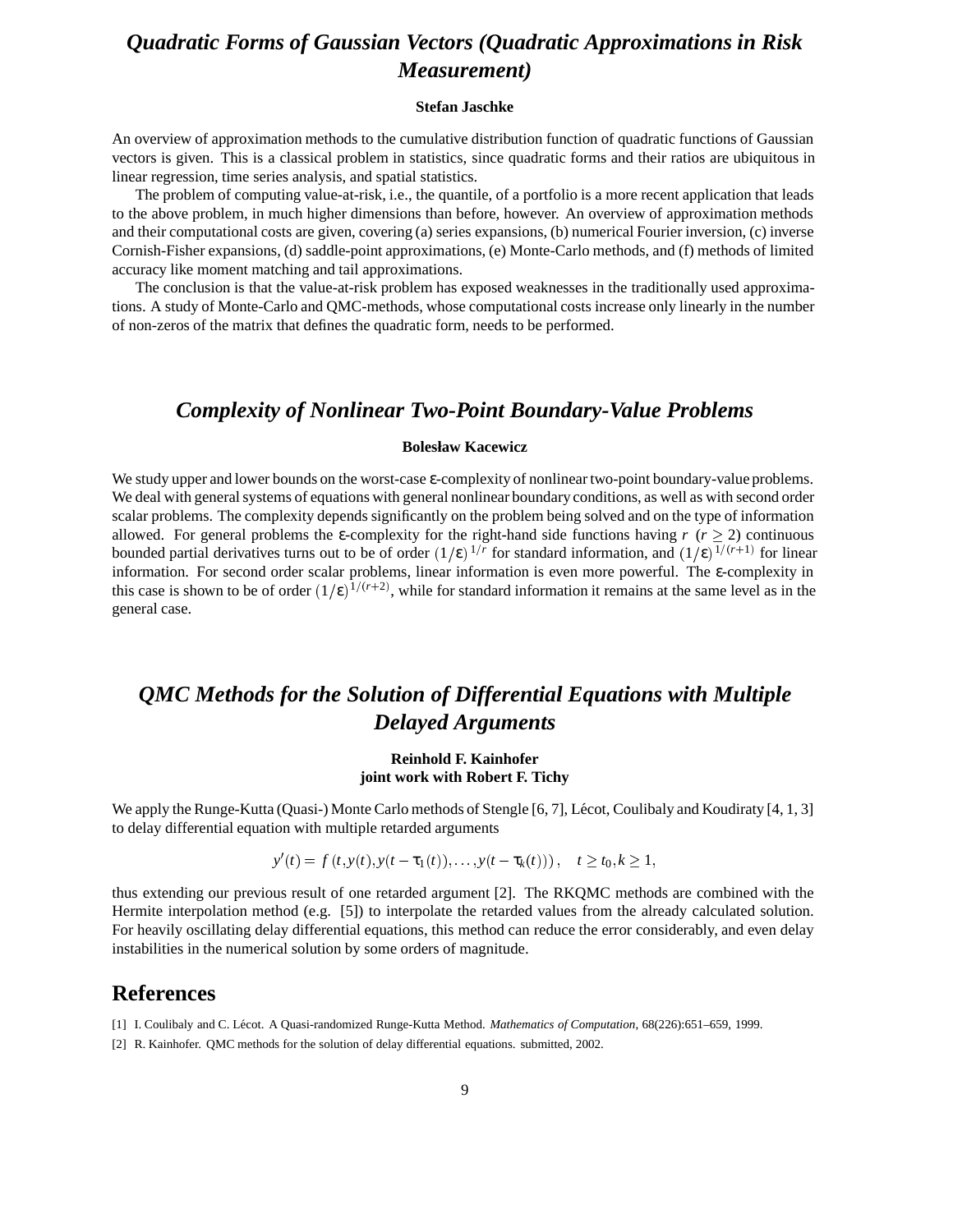- [3] A. A. Koudiraty and C. Lécot. Numerical analysis of some quasi-Monte Carlo Methods. submitted, 2001.
- [4] C. L´ecot. Quasi-randomized numerical methods for systems with coefficients of bounded variation. *Mathematics and Computers in Simulation*, 55:113–121, 2001.
- [5] H. J. Oberle and H. J. Pesch. Numerical Treatment of Delay Differential Equations by Hermite Interpolation. *Numer. Math.*, 37:235–255, 1981.
- [6] G. Stengle. Numerical methods for systems with measureable coefficients. *Appl. Math. Lett.*, 3:25–29, 1990.

[7] G. Stengle. Error analysis of a randomized numerical method. *Numer. Math.*, 70:119–128, 1995.

## *Quasi-Monte Carlo Methods for Some Linear Algebra Problems. Convergence and Complexity*

#### **Aneta Karaivanova joint work with Michael Mascagni**

We present quasi-Monte Carlo analogs of Monte Carlo methods for some linear algebra problems such as solving systems of linear equations, computing extreme eigenvalues and matrix inversion. We consider crude and importance sampling type Monte Carlo methods. Reformulating the problems as solving integrals or integral equations with special kernels and domains permits us to analyze the quasi-Monte Carlo methods with bounds from numerical integration. Standard Monte Carlo methods for integration provide a convergence rate of  $O(N^{-1/2})$  using N samples. Quasi-Monte Carlo methods use quasi-random sequences with the resulting convergence rate for numerical integration as good as  $O((log N)^k)N^{-1}$ ) where *k* is the dimension of the sequence. In the studied here quasi-Monte Carlo methods the dimension *k* of the used sequences does not depend on the matrix size *n* but on its eigenvalue spectrum.

We have shown theoretically and through numerical tests, that the use of quasi-random sequences improves both the magnitude of the error and the convergence rate of the Monte Carlo methods for considered linear algebra problems. We also analyze the complexity of corresponding quasi-Monte Carlo algorithms and compare them to the complexity of the analogous Monte Carlo and deterministic algorithms.

### *Stratification by Rank-1 Lattices*

#### **Alexander Keller**

Many rendering problems can only be solved using Monte Carlo integration. The noise and variance inherent with the statistical method efficiently can be reduced by stratification. So far only uncorrelated stratification methods were used that in addition depend on the dimension of the integration domain. Based on rank-1 lattices we present a new stratification technique that removes this dependency on dimension, is much more efficient by correlation, is trivial to implement, and robust to use. The superiority of the new scheme is demonstrated for standard rendering algorithms.

### *Spatial Discretization of Dynamical Systems*

#### **Peter E. Kloeden**

The effects of spatial discretization on the dynamics of a discrete time dynamical system, essentially an autonomous difference equation, was discussed. The possible collapse of complicated behaviour onto simple cyclic behaviour was discussed. In view the existence of spurious cyclic solutions it was argued that it was more appropriate to investigate and compare invariant measures of the spatially discretized solution. It was then shown that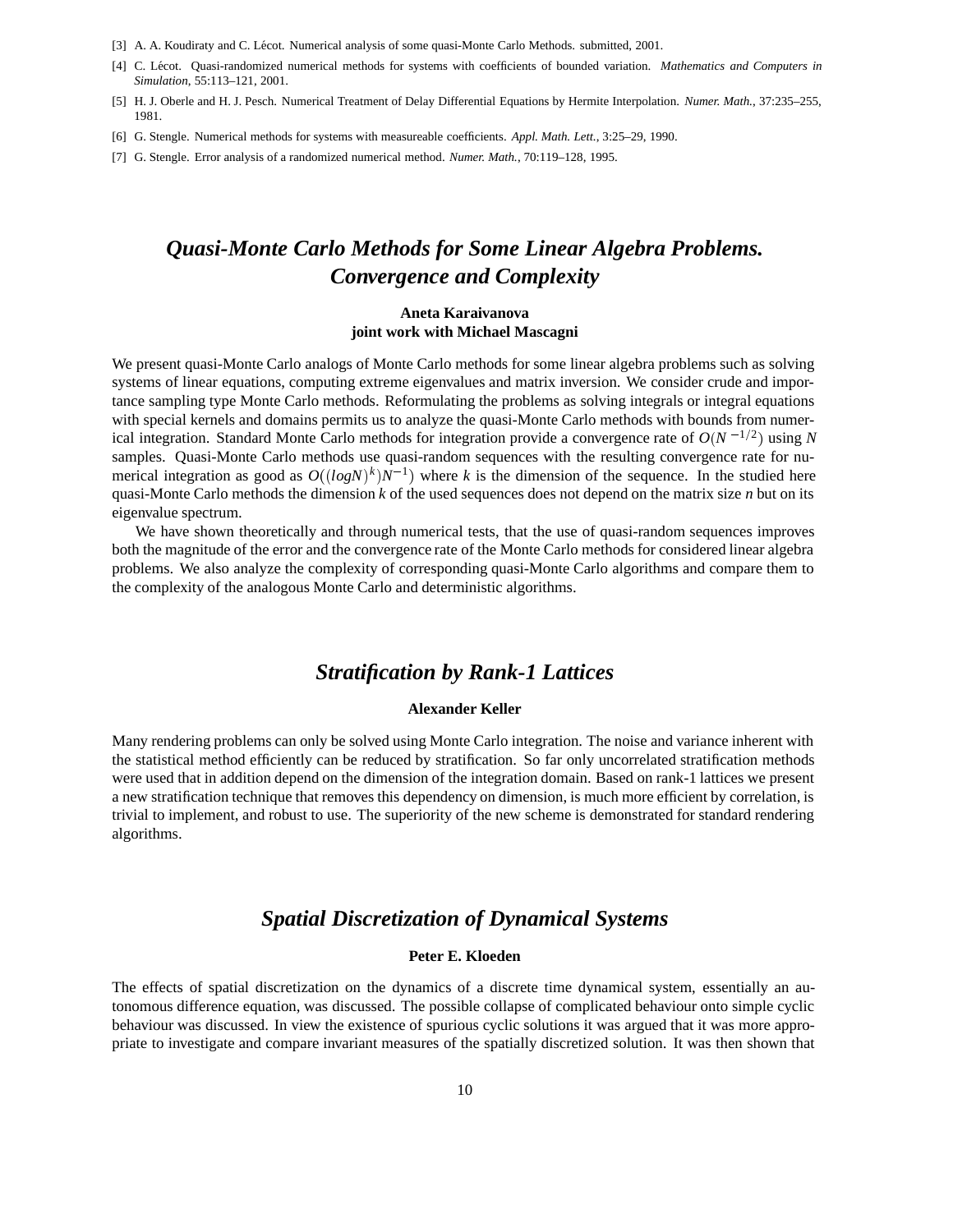semi-invariant measures were in fact robuster to spatial discretization and could be approximated by the invariant probability vectors of suitably constructed Markov chains, so constructed as to avoid collapsing effects. These results are taken from the paper

P. Diamond, P.E. Kloeden and A. Pokrovskii, Interval stochastic matrices, a combinatorial lemma, and the computation of invariant measures, J. Dynamics & Diff. Eqns.7 (1995), 341–364.

### *Sharp Error Bounds on Quantum Boolean Summation in Various Settings*

#### **Marek Kwas joint work with Henryk Wo´zniakowski**

We study the quantum summation (**QS**) or the amplitude estimation algorithm of Brassard, Høyer, Mosca and Tapp, see [1], that approximates the arithmetic mean of a Boolean function defined on *N* elements. We improved error bounds of this algorithm presented in [1] in the worst-probabilistic setting, and present new error bounds in the average-probabilistic setting.

In particular, in the worst-probabilistic setting, we prove that the error of the **QS** algorithm using less than *M* quantum queries is  $3\pi/(4M)$  with probability  $8/\pi^2$  which improves the error bound  $\pi/M + \pi^2/M^2$  of [1]. We also present error bounds with probability  $p \in (1/2, 8/\pi^2]$ , and show that they are sharp for large *M* and *N*/*M*.

In the average-probabilistic setting, we prove that the **QS** algorithm has error of order min ${M^{-1}, N^{-1/2}}$  iff M is divisible by 4. This bound is optimal as recently shown in [2]. For *M* not divisible by 4, the **QS** algorithm is far from being optimal if  $M \ll N^{1/2}$  since its error is proportional to  $M^{-1}$ .

### **References**

- [1] G. Brassard, P. Høyer, M. Mosca, A. Tapp, Quantum Amplitude Estimation and Amplification, http://arXiv.org/abs/quant-ph/0005055
- [2] A. Papageorgiou, in progress.

### *Geometry of Linear Ill-Posed Problems in Variable Hilbert Scales*

### **Peter Mathe´ joint work with Sergei V. Pereverzev**

We discuss the best possible accuracy of recovering the unknown solution from linear ill-posed problems in variable Hilbert scales. Here, a priori smoothness of the unknown solution is expressed in terms of general source conditions, given through index functions. Emphasis is on geometric concepts.

To this end, the notion of regularization is appropriately generalized, and the interplay between qualification of regularization and index function becomes visible.

Finally we propose a general adaptation strategy, which turns out to be optimal for a variety of source conditions.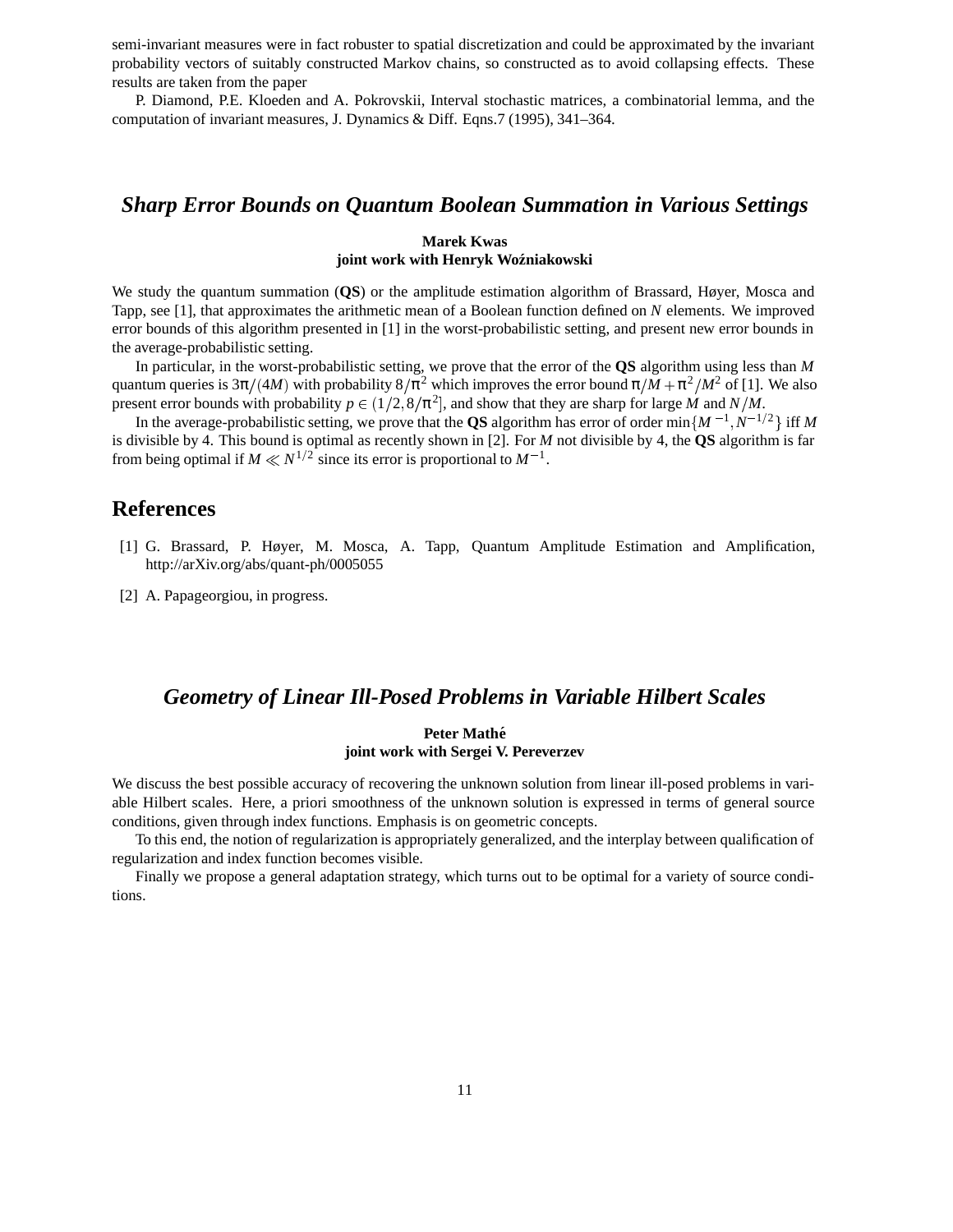## *A Step Towards a Complexity Theory for Analog Systems*

### **Klaus Meer joint work with Marco Gori**

We consider analog models of computation. A problem is given as a relation in  $\mathbb{R}^* \times \mathbb{R}^*$ . Problem solving is related to finding a global minimizer of an element in a family of Lyapunov-functions corresponding to the problem instance. Depending on the structure of local minima of the Lyapunov-functions we define several complexity classes (analogues of P and NP) and prove some completeness results for these classes.

### *Approximation by Gaussian Networks*

#### **Hrushikesh N. Mhaskar**

A Gaussian network is a function of the form

$$
\mathbf{x} \mapsto \sum_{k=1}^N a_k \exp(-\|\mathbf{x} - \mathbf{x}_k\|^2/2).
$$

The minimal separation parameter for this network is defined to be

$$
\min_{1\leq j < k\leq N} \|\mathbf{x}_k - \mathbf{x}_j\|.
$$

Let the set of all Gaussian networks with the minimal separation parameter at least  $1/m$  be denoted by  $G_m$ . The notation  $W\Pi_{n,s}$  will denote the class of all expressions of the form  $\exp(-\|\mathbf{x}\|^2/2)P(\mathbf{x})$ , where *P* is a polynomial of *s* variables with coordinatewise degree at most *n*. We proved that for a function  $f \in L^2(\mathbf{R}^s)$ , the following statements (a) and (b) are equivalent:  $\sqrt{a}$ 

$$
^{(a)}
$$

$$
||f||_{\mathbf{R}^{s}\setminus[-t,t]^{s}} = O(t^{-\beta})
$$
  
dist  $(f, G_m) = O(m^{-\beta}).$ 

and (b)

$$
dist (f, W\Pi_{n,s}) = O(n^{-\beta/2}),
$$

In particular, a polynomial rate of approximation of the nonlinear Gaussian approximation process is equivalent to a similar rate for the linear process of weighted approximation. Similar results are given also for the other *L <sup>p</sup>* norms, but with a mild additional condition on the number of evaluations of the Gaussian function.

### *Strong Approximation of SDE's at a Single Point*

### **Thomas Müller-Gronbach**

We study strong approximation of the solution *X* of a stochastic differential equation

$$
dX(t) = a(t, X(t)) dt + \sigma(t, X(t)) dW(t), \qquad t \in [0, 1],
$$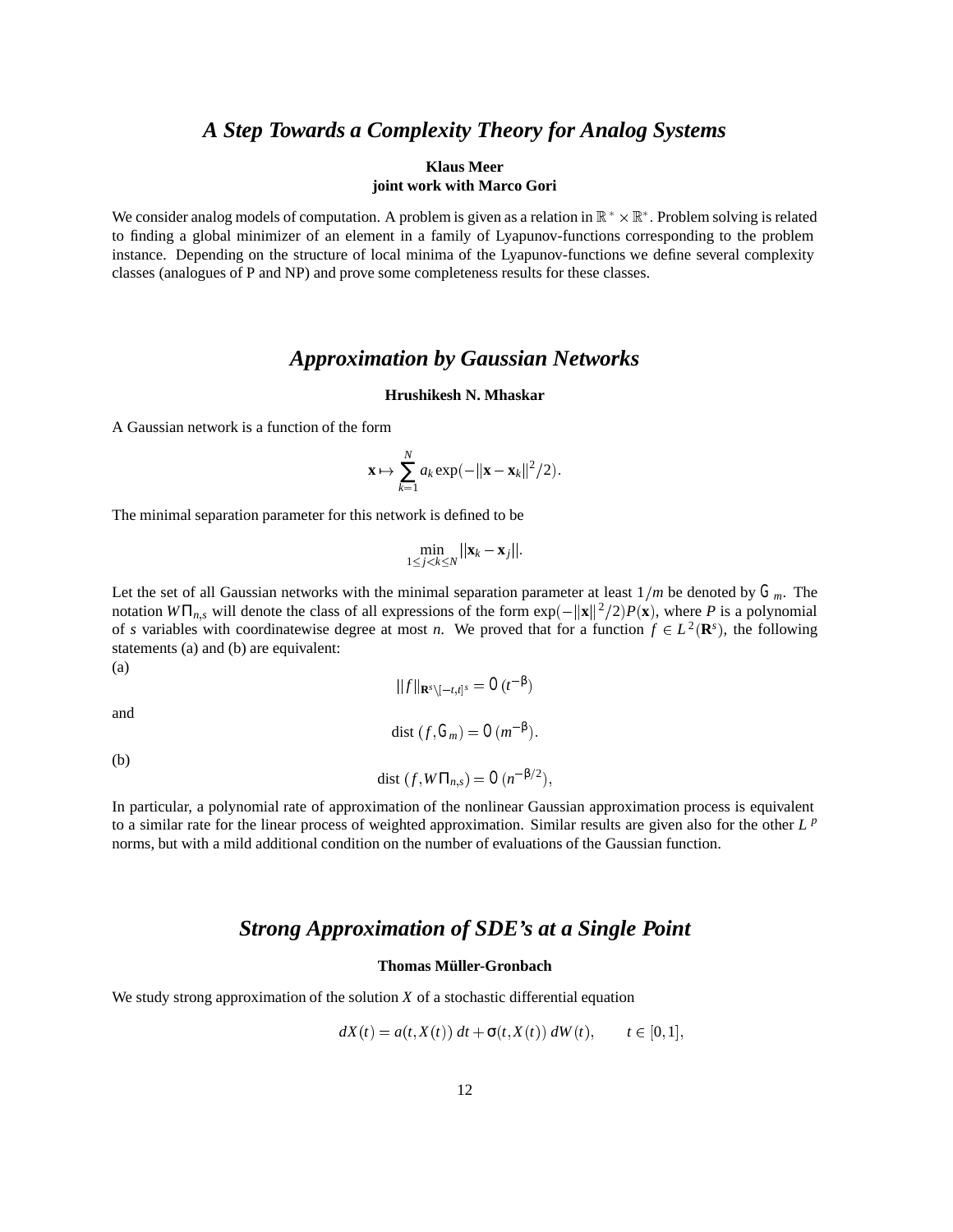at the point  $t = 1$ . Arbitrary numerical methods  $\hat{X}(1)$  are compared by their mean squared error and the mean number of observations of the one-dimensional driving Brownian motion *W*. For a large class of equations we present the order of convergence of the minimal errors that can be achieved together with the corresponding asymptotic constants. Moreover, we provide an asymptotically optimal method which is based on an adaptive step-size control.

## *Tractability of Approximation for Weighted Korobov Spaces on Classical and Quantum Computers*

### **Erich Novak joint work with Ian H. Sloan and Henryk Wo´zniakowski**

We study the approximation problem (or problem of optimal recovery in the  $L_2$ -norm) for weighted Korobov spaces with smoothness parameter  $\alpha$ . The weights  $\gamma_i$  of the Korobov spaces moderate the behavior of periodic functions with respect to successive variables. The non-negative smoothness parameter  $\alpha$  measures the decay of Fourier coefficients.

The periodic functions are defined on  $[0,1]^d$  and our main interest is when the dimension *d* varies and may be large. We consider algorithms using two different classes of information. The first class  $\Lambda$ <sup>all</sup> consists of arbitrary linear functionals. The second class  $\Lambda^{\text{std}}$  consists of only function values and this class is more realistic in practical computations.

We want to know when the approximation problem is tractable. Tractability means that there exists an algorithm whose error is at most ε and whose information cost is bounded by a polynomial in the dimension *d* and in  $\epsilon^{-1}$ . Strong tractability means that the bound does not depend on *d* and is polynomial in  $\epsilon^{-1}$ . In this paper we consider the worst case, randomized and quantum settings.

### *Average Case Quantum Lower Bounds for Computing the Boolean Mean*

#### **Anargyros Papageorgiou**

We consider the average case approximation of the boolean mean by quantum algorithms. For two distributions on the set of inputs we show sharp error and query lower bounds. We show conditions, for a class of distributions, under which similar lower bounds hold. Our results extend the optimality of the quantum summation algorithm of Brassard et al. We also consider the worst expected error of quantum algorithms and show a query lower bound.

### *Some Results on Learning Theory*

### **Ye Peixin**

In this report we present some new results of several problems which are close related to learning theory. These problems have numerous applications and their recent importance in the learning theory sparked our interest in these subjects. In section 2 we present some estimates of *I*-functional which is close related to approximation error of Cucker-Smale theory of learning, In section 3 we obtain the exact order of Monte Carlo Integration error for anisotropic classes, this subject is part of Cucker-Smale theory of sampling error. In section 4 we investigate some nonlinear-approximation problems which is close related to sampling error of Cucker-Smale theory of learning and computational learning theory. We also give a greedy algorithm which realize best n-term approximation for various function classes.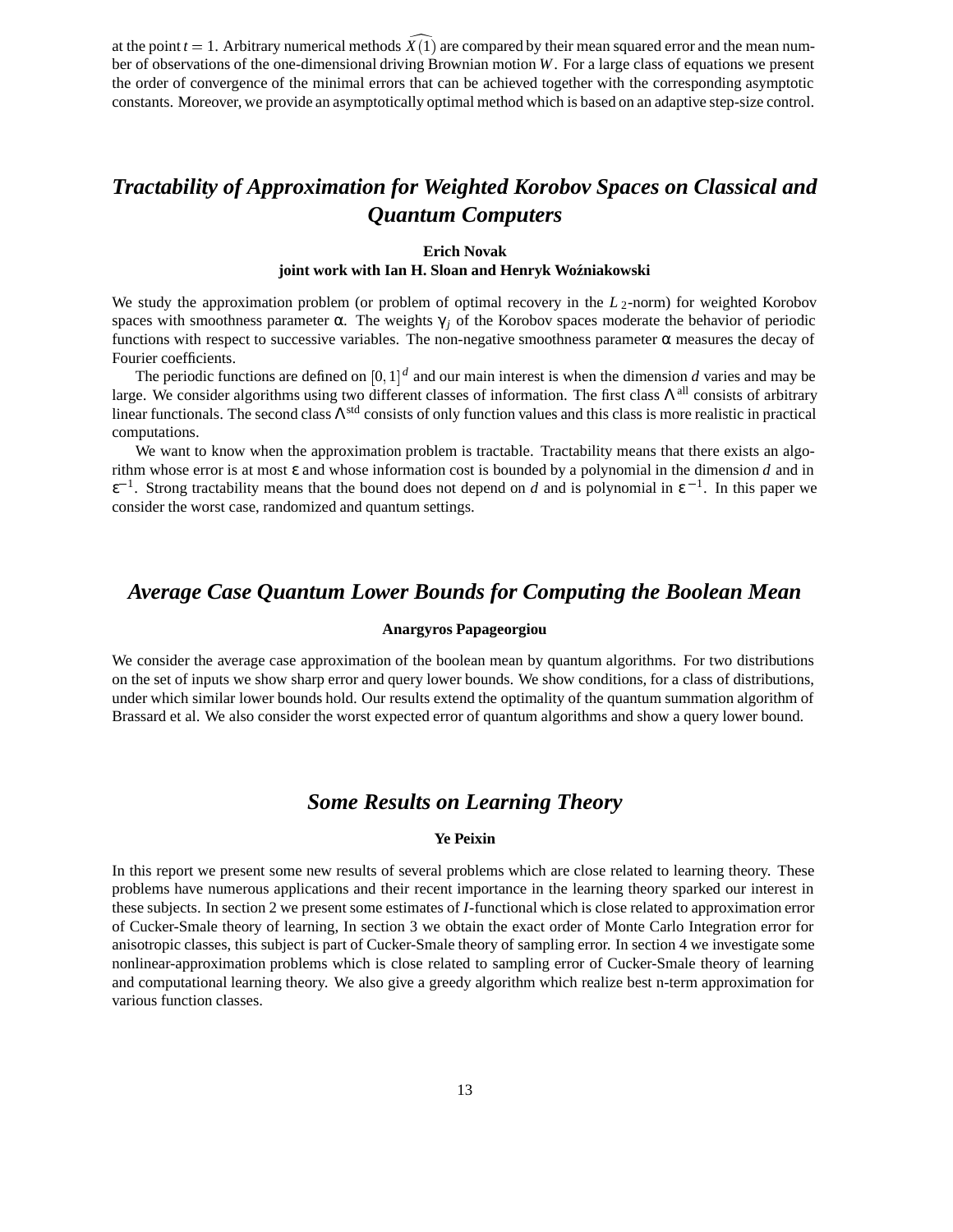### *Discretization Strategy for Ill-Posed Problems in Hilbert Space*

### **Sergei V. Pereverzev joint work with Peter Mathe´**

We consider inverse problems represented in the form of ill-posed linear operator equation. Smoothness of its solution is measured with respect to variable Hilbert scale generated by equation operator. Usually this smoothness is unknown, and in our first talk it has been shown how to choose the parameter of regularization method in such a way that it provides the optimal order of accuracy without knowledge of smoothness. By the way, this new principle for choosing regularization parameter gives the answer for some old question coming from the Theory of ill-posed problems. Namely, for the first time one has a posteriori principle that allows to reach the best order of accuracy for all linear ill-posed problems which in principle can be treated in optimal way by the regularization method with fixed qualification. In general this new principle can be numerically realized only in combination with appropriate discretization strategy. In our second talk we show how such a strategy can be developed on the base of the Theorem about structure of the error arising after discretization and regularization. Namely, discretization parameter should be chosen in dependence of regularization one in such a way that discretization error could not dominate. Comparison of this adaptive strategy with non-adaptive one shows that it allows to reduce essentially the amount of discrete information required for effective regularization.

### *Use Derivatives in Numerical Integration!*

#### **Knut Petras**

In some practical problems, integrals have to be calculated with very high precision. If we therefore increase the working precision of the computer, the cost for applying arithmetic operations grows slower than that for applying elementary functions and, in particular, special functions. If once a more complicated function is evaluated, the first *m* derivatives can often be obtained by applying  $O(m^2)$  multiplications and additions. Hence, up to a certain order of the derivative, derivative calculation is cheaper than function evaluation. This leads to results on the optimal number of derivatives a Hermitian quadrature rule should use if applied to an analytic integrand that involves either only arithmetic operations and elementary functions or additionally certain special functions.

### *Monte Carlo Integration with Few Random Bits*

#### **Harald Pfeiffer joint work with Stefan Heinrich and Erich Novak**

We study the approximation of means of *p*-summable sequences and of integrals of functions from Sobolev classes  $W_p^r([0,1]^d)$  in the restricted randomized setting. A restricted randomized algorithm is a randomized algorithm where as randomness only random bits are allowed. Especially we are interested in a low number of random bits. For the two problems considered we show that restricted Monte Carlo is almost as good as general Monte Carlo.

As to the integration of functions from  $W_p^r([0,1]^d)$ , with the use of about  $O(\log n)$  random bits we get for the *n*-th minimal error in the restricted randomized setting the same rate of convergence as for that in the general randomized setting. We use a discretization technique that consists of splitting the problem into a sequence of discrete summation problems of *p*-summable sequences. That allows us to apply the results on the complexity of computing the mean of such sequences in the restricted randomized setting.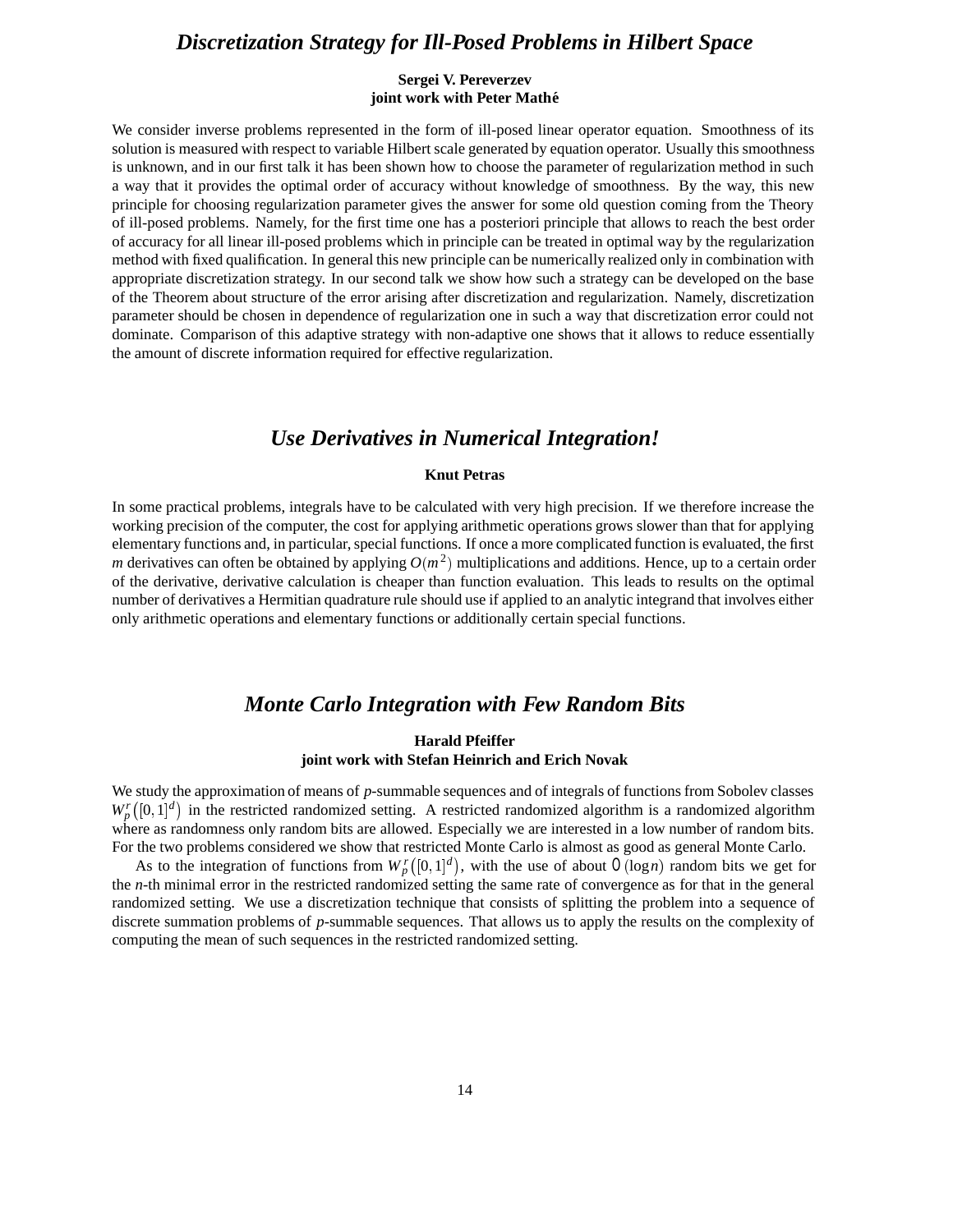## *Weighted Discrepancy of Scrambled Nets*

### **Friedrich Pillichshammer**

Until now the most powerful constructions of low discrepancy point sets are based on the concept of  $(t, m, s)$ -nets in base *b*. Several years ago A. Owen introduced a randomization of such point sets such that the net property is preserved. This randomization is based on scrambling the base *b* digits of the components of the points. Owens aim was to combine the benefits of both, MC and QMC methods. In our talk we consider the expectation of weighted  $L^2$  discrepancy of scrambled  $(0, m, s)$ -nets in base *b*. The concept of weighted discrepancy was introduced by Sloan and Woźniakowski to give a general form of a Koksma-Hlawka inequality which takes imbalances in the "importance" of the projections of the integrand into account. Finally we discuss the obtained bound for several choices of weights as for example for the unweighted case or for the case where the sum of the weights is finite.

### *A Monte Carlo Algorithm for Weighted Integration Over* **R***<sup>d</sup>*

### **Leszek Plaskota joint work with P. Gajda, Y. Li, and Greg W. Wasilkowski**

We present and analyze a new randomized algorithm for numerical computation of weighted multiply integrals over the *unbounded* domain  $\mathbb{R}^d$ . The algorithm and its desirable theoretical properties are derived based on certain stochastic assumptions about the integrands. It is easy to implement, enjoys  $O(n^{-1/2})$  convergence rate, and uses only standard random number generators. Numerical results are also included.

### *On the Complexity of a Stochastic Heat Equation*

### **Klaus Ritter joint work with Katrin Mittmann and Thomas M¨uller-Gronbach**

We study the stochastic partial differential equation

$$
U_t(t,x) = U_{xx}(t,x) + \sigma(t,x,U(t,x)) \cdot \xi(t,x),
$$

where  $t, x \in [0,1]$  and  $\xi$  is a space-time white noise. We impose the boundary and initial conditions  $U(\cdot, 0) =$  $U(\cdot, 1) = 0$  and  $U(0, \cdot) = 0$ , for simplicity. A solution *U* can be expressed in terms of a sequence of independent Brownian motions  $(B_k(t))_{t \in [0,1]}$  with  $k \in \mathbb{N}$ .

We are interested in a global approximation *U* of *U* on  $[0,1] \times [0,1]$ , and we define the error of *U* by

$$
e(\widehat{U})=\left(E\left(\int_{[0,1]\times[0,1]}(U(t,x)-\widehat{U}(t,x))^2\,d(t,x)\right)\right)^{1/2}.
$$

The available information about  $(B_k)_{k \in \mathbb{N}}$  consists of a finite number of values of finitely many Brownian motions. As a rough measure of the cost  $c(\hat{U})$ , we consider the total number of evaluations of the Brownian motions.

In the case  $\sigma = 1$ , we show that

$$
\inf\{e(\widehat{U}) : c(\widehat{U}) \le n\} \asymp n^{-1/6}
$$

This optimal order of minimal errors is achieved by a simple algorithm.

We add that the results extend to the case of a general additive noise, i.e.,  $\sigma(t, x, U(t, x)) = \widetilde{\sigma}(t, x)$ .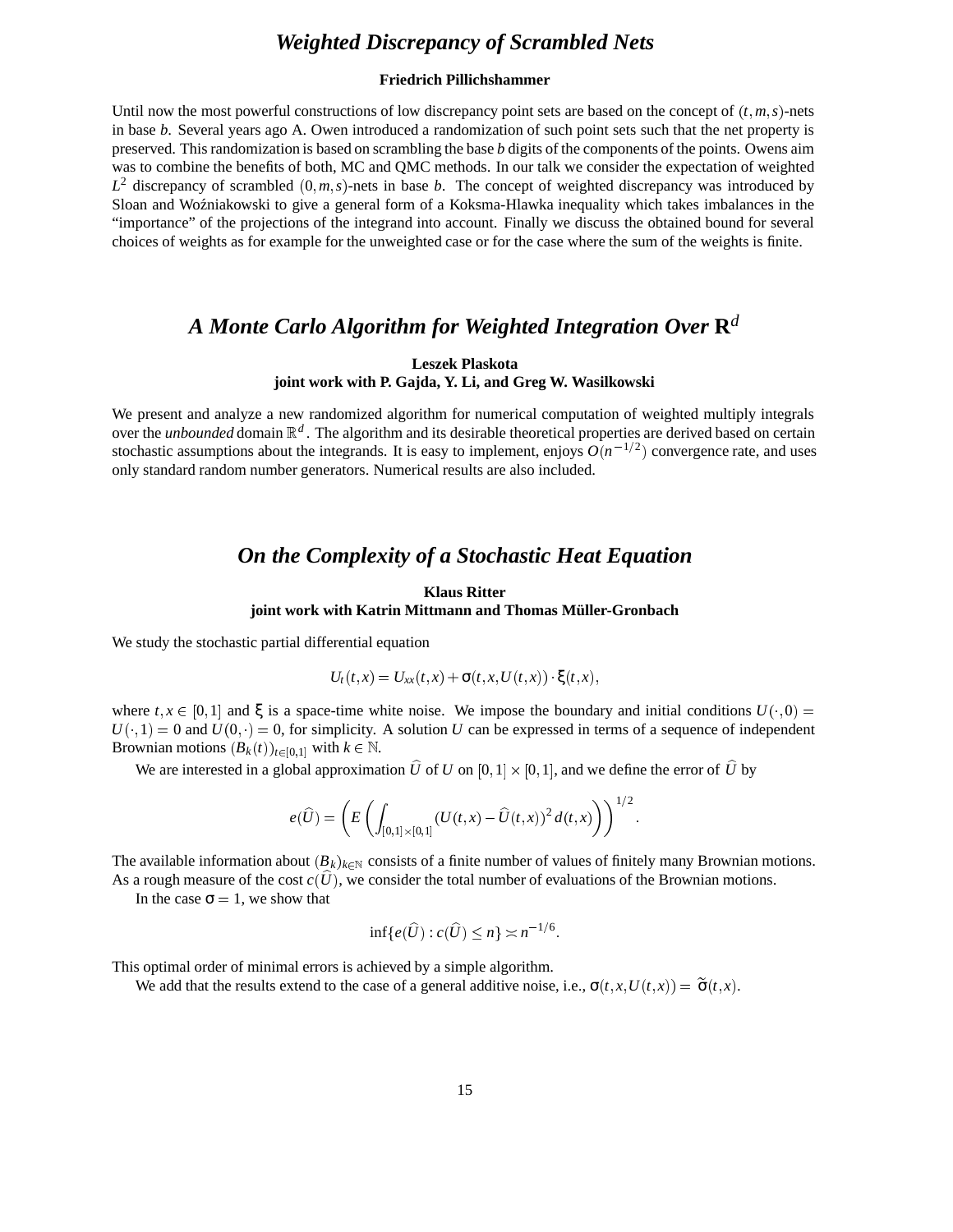### *A Recursive Algorithm for the Infinity-Norm Fixed Point Problem*

#### **Spencer Shellman**

We present an algorithm that solves the fixed point problem  $||f(x) - x|| \le \varepsilon$ , where  $||.||$  is the infinity norm, for any function  $f : [0,1]^d \to [0,1]^d$  that is Lipschitz continuous with constant 1 w.r.t. the infinity norm. The algorithm, called PFix, has better than exponential worst-case complexity. We prove an upper bound that is binomial in  $d + r$ and *r*, where *r* is the ceiling of  $\log_2 1/\epsilon$ .

## *Approximation from Sparse Grids and Sobolev Spaces of Dominating Mixed Smoothness*

#### **Winfried Sickel**

For a given  $2\pi$ -periodic and continuous function *f* we denote by  $I_n f$  the trigonometric polynomial of order less than or equal to *n* which interpolates *f* at the points  $t_k = \frac{2\pi k}{(2n+1)}$ ,  $k \in \mathbb{Z}$ . Approximation of *f* by  $I_j f$  is of the same order as best approximation by trigonometric polynomials of degree less than or equal to *n* as long as *f* belongs to a periodic Besov space  $B_{p,q}^s$  with  $s > 1/p$  and  $1 < p < \infty$ .

Here we are discussing the quality of approximation of a given function  $f = f(x_1, x_2)$  by

$$
A(q,2) f = \sum_{j+k \leq q} \Delta_{j,k} f, \qquad q = 1,2,\ldots,
$$

where  $\Delta_{j,k} = \left(I_{2^j} - I_{2^{j-1}}\right) \otimes \left(I_{2^k} - I_{2^{k-1}}\right),$  $(I_{2^k} - I_{2^{k-1}})$ ,  $j, k \ge 1$  (modification if min $(j, k) = 1$ ). This is Smolyak's construction with respect to the  $I_{2j}$  in the bivariate situation. Let  $S_p^rW(\mathbb{R}^2)$  denote the Sobolev space of dominating mixed smoothness of fractional order *r*. Our main result consists in the exact determination of the asymptotic behaviour of  $\|I - A(q, 2) : S_p^r W(\mathbb{R}^2) \mapsto L_p(\mathbb{R}^2) \|$ . Indeed, it holds

$$
||I - A(q, 2) : S_p^r W(\mathbb{R}^2) \to L_p(\mathbb{R}^2) || \sim q^{1/2} 2^{-qr}
$$
 (1)

if  $1 < p < \infty$  and  $r > 1/\min(2, p)$ . The tools we are using to prove the estimate from above are Fourier multiplier and Littlewood-Paley assertions (due to Lizorkin in this context), the tensor product structure of  $S_p^rW$  , and complex interpolation of Lizorkin-Triebel spaces of dominating mixed smoothness.

### *QMC for High-Dimensional Integration — Constructing Rules*

#### **Ian H. Sloan**

This talk reviews recent progress in constructing quasi-Monte Carlo (QMC) rules for high-dimensional multiple integration that achieve optimal 'strong tractability' rates of convergence. The setting is that of the 'weighted' Sobolev spaces of the 1998 paper of Sloan and Woźniakowski, in which successive coordinate directions are weighted by parameters  $\gamma_1, \gamma_2, \ldots$ , with  $\gamma_1 \geq \gamma_2 \geq \cdots > 0$ . The constructions, by the author with F. Kuo and S. Joe, are of (randomly) shifted lattice rules. The principles of the construction are outlined. Additionally, the talk considers recent advances in our understanding of how to choose the weights needed in the construction: a recent revelation (in joint work with J. Dick, X. Wang and H. Woźniakowski), is that in many cases the weights should not be held constant as the dimension of the integral increases, but should instead reduce to keep the sum of the weights constant, if the aim is to choose weights that give the smallest error bound.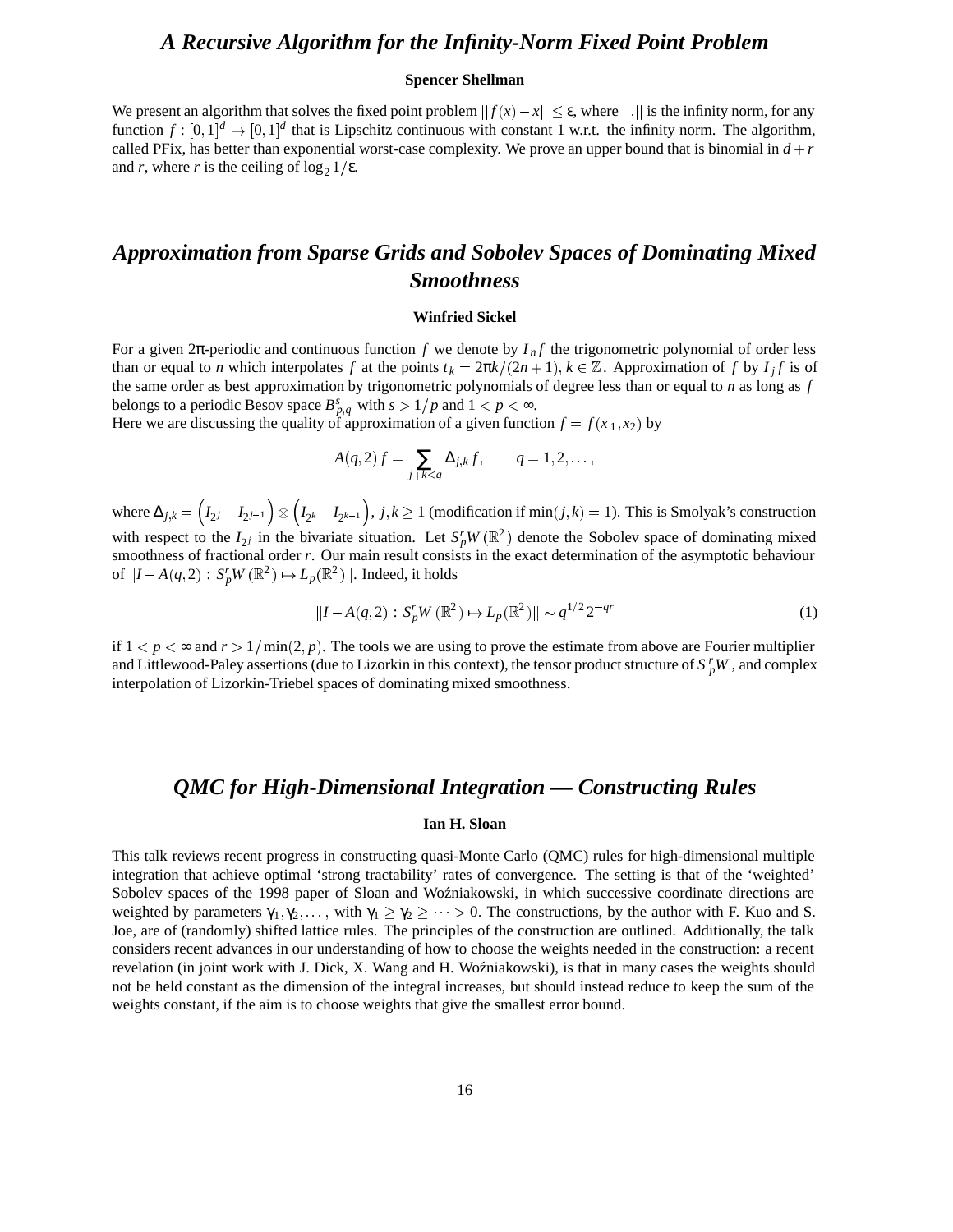### *Sparseness of Support Vector Machines*

#### **Ingo Steinwart**

Classification is one of the major problems considered in learning theory. Besides the question whether a given algorithm can learn from samples it is also important to know how many samples are needed to guarantee a certain accuracy and how many samples are actually used to evaluate the decisions of the classifier. The latter is also known as the sparseness of the algorithm.

In this talk we first give a brief introduction to the standard model for classification tasks. We then discuss how many samples are needed to guarantee a certain accuracy. In particular we present some known negative results. The major part of this talk is devoted to support vector machines which are of rapidly increasing interest. After a brief description of these algorithms we first present recent results on their learning ability. We then discuss the sparseness of support vector machines. In particular we show that in typical situations they are less sparse than they are usually assumed to be.

### *Optimal Cubature Formulas and Nonlinear Approximation*

### **Vladimir N. Temlyakov**

We present results on a relation between construction of an optimal cubature formula with *m* knots for a given function class and best nonlinear *m*-term approximation of a special function determined by the function class. The nonlinear *m*-term approximation is taken with regard to a redundant dictionary also determined by the function class. The existing theory of greedy type algorithms in Banach spaces provides a constructive way of building good cubature formulas.

For details see:

V. N. Temlyakov, Cubature Formulas and Related Questions, IMI Preprint series, 2002:06, 1–38. (website: http://www.math.sc.edu/~imip)

### *Toward Derandomization of Owen's Random Scrambling*

### **Shu Tezuka**

First, I overview the worst-case, random-case, and average-case expected errors for the integration problem with respect to Owen's random scrambling scheme. Then, I introduce the *i*-binomial scrambling, which requires much smaller sample space compared Owen's scrambling, and show that all the three cases above still hold with the *i*-binomial scrambling. Finally, I discuss future research direction for derandomization of scramble nets.

## *On Tractability and Strong Tractability of Weighted Integration on Bounded or Unbounded Regions in* **R***<sup>d</sup>*

#### **Greg W. Wasilkowski**

There are number of results on tractability and strong tractability for the integration problem over bounded domains. However, the majority of them assume functions with dominating mixed partial derivatives bounded in the  $L_2$  norm. Much less is known when the derivatives are bounded in the  $L_1$  norm, and almost nothing when a finite *Lp* norm is assumed for an arbitrary *p*. The focus of this talk is to extend known tractability results to spaces of